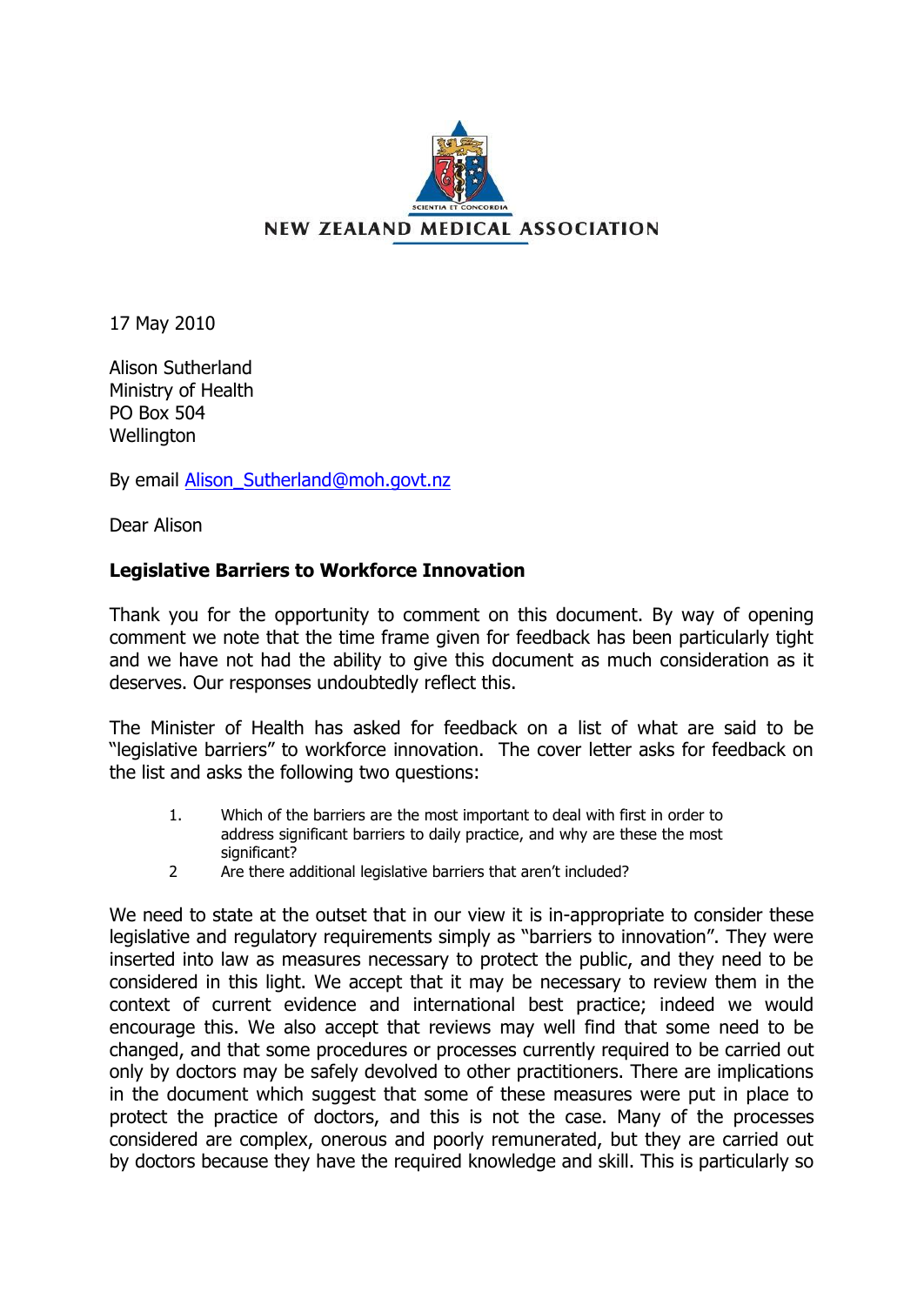where differential diagnosis is required; in many situations, the breadth and depth of medical practitioners' training is needed to ensure an adequate diagnosis. There are frequently difficulties in precisely determining the cause of death in certain circumstances such as the elderly patient with multiple co-morbidities. We believe however, that doctors have the appropriate diagnostic training to provide the best assessment of the most likely cause of death in these settings. Public safety demands that extension of these tasks to other practitioners is not done without proper review, and is not just based on the expectations of other professional groups or the need to respond to short-term workforce pressures. The NZMA would be happy to be part of review processes as they occur.

Below are the NZMA's comments in relation to the list:

| <b>Legislation identified</b>                                  | <b>Comment</b>                                                                                                                                                                                                                                                                                                                                                                                                     |
|----------------------------------------------------------------|--------------------------------------------------------------------------------------------------------------------------------------------------------------------------------------------------------------------------------------------------------------------------------------------------------------------------------------------------------------------------------------------------------------------|
| <b>Burial and Cremation Act</b><br>1964 Section 46 AA          | The completion of these certificates requires the ability<br>to diagnose the cause of death, the NICU is a complex<br>area and although nursing staff are highly trained, their<br>specialty is not diagnosis.                                                                                                                                                                                                     |
|                                                                | The standard for diagnostic certainty for cremation is<br>higher than for completion of death certificates alone.<br>There are also added complexities here with regard to<br>legal requirements of the coroner $-$ which must be borne<br>by the responsible practitioner $-$ the neonatologist. We<br>would not therefore recommend any change to this<br>legislation in regard to who can sign the certificate. |
|                                                                | The innovation in practice needed here may be sufficient<br>resource for the neonatologist to be able to attend to the<br>certification in a timely manner rather than changing the<br>standard.                                                                                                                                                                                                                   |
|                                                                | An alternative solution would be for secure electronic<br>certification. The nurse however would still have to<br>contact the neonatologist for permission to certify<br>incineration.                                                                                                                                                                                                                             |
|                                                                | The issue of cremation is more complex than simple<br>coroner's requirements, as there are community benefits<br>from non-coroner required autopsy for epidemiological<br>data which may require a doctor to be involved with<br>family decisions.                                                                                                                                                                 |
| <b>Cremations Regulations</b><br>1973 Regs 7(1) and<br>7(1)(a) | As noted above if there is a requirement to certify a<br>cause of death then this involves diagnosis and this is a<br>task uniquely suited to a registered medical practitioner<br>as they have had extensive training in diagnosis.                                                                                                                                                                               |

## **Specific responses to identified legislation**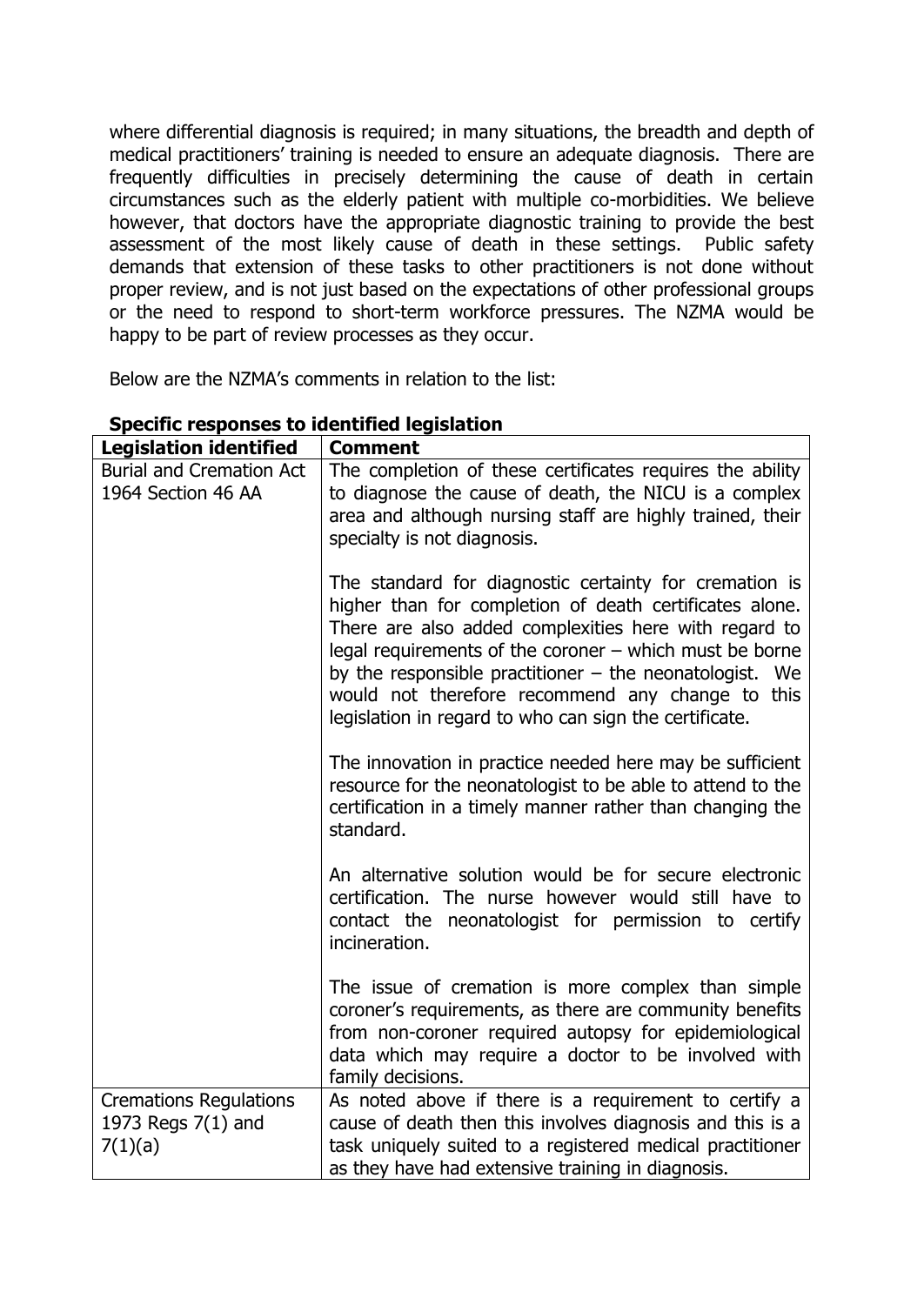| Mental Health<br>(Compulsory Assessment<br>and Treatment) Act<br>1992, Amendment Acts<br>1999 and 2003. Sections<br>$14A(2)$ , 29(6), 76(7),<br>79(10), 96(4) and 96(5) | The basis of the mental health act is one of the most<br>significant sanctions that a community can visit on its<br>members – restriction of freedom and liberty. There are<br>only a few situations where these restrictions are allowed<br>in free society, and the heavy burden and significance of<br>compulsory treatment are surrounded by protections for<br>the patients. In society, only judges, police, the military,<br>medical officers of health and doctors working in mental<br>health have the authority to activate these provisions. |
|-------------------------------------------------------------------------------------------------------------------------------------------------------------------------|---------------------------------------------------------------------------------------------------------------------------------------------------------------------------------------------------------------------------------------------------------------------------------------------------------------------------------------------------------------------------------------------------------------------------------------------------------------------------------------------------------------------------------------------------------|
|                                                                                                                                                                         | An erosion of these safety measures may be seen as an<br>attack on the rights of a patient to be fairly assessed,<br>diagnosed and have their freedoms limited by the<br><i>minimum</i> required for their safe treatment.                                                                                                                                                                                                                                                                                                                              |
|                                                                                                                                                                         | The limitation of who can assess a patient by the<br>discretion of a director of a mental health facility creates<br>a clear line of responsibility for the benefit of the patient.<br>We therefore believe this legislation should remain as is.                                                                                                                                                                                                                                                                                                       |
| <b>Adult Adoption</b><br><b>Information Act 1985</b><br>Section 11                                                                                                      | The Health implications of genetic information<br>of<br>relatives are complex because of the degree<br>_of<br>uncertainty. This is a rapidly changing field and the<br>demands of maintenance of contemporary knowledge<br>and practice are only covered by the medical colleges.                                                                                                                                                                                                                                                                       |
|                                                                                                                                                                         | Lowering the standard would be deleterious to patients<br>who may receive information, but could not rely on<br>advice to be diagnostic or prognostic.                                                                                                                                                                                                                                                                                                                                                                                                  |
| Contraception,<br><b>Sterilisation and Abortion</b><br>Act 1977 Section 32(1)                                                                                           | New Zealand does not have abortion on demand; when<br>the legislation was drafted it was very clear on its<br>intention.                                                                                                                                                                                                                                                                                                                                                                                                                                |
|                                                                                                                                                                         | A change to abortion law to reduce the certification<br>requirements would be a change in the standard<br>required for obtaining an abortion.                                                                                                                                                                                                                                                                                                                                                                                                           |
|                                                                                                                                                                         | While the report states that there are problems in<br>respect of access depending on where a woman lives,<br>we have seen no evidence of this.                                                                                                                                                                                                                                                                                                                                                                                                          |
|                                                                                                                                                                         | The more important issue in this area is access to<br>abortion services for women in remote areas with limited<br>numbers of practitioners. The innovations here may<br>involve telemedicine rather than role substitution.                                                                                                                                                                                                                                                                                                                             |
| Coroners Act 2006<br>Section $13(1)(b)$ , $38(1)$ ,<br>40, 41(6) and 137                                                                                                | Only people who can diagnose to the level required<br>should be able to certify death. On the other hand the<br>certificate of "life extinct" is currently being undertaken                                                                                                                                                                                                                                                                                                                                                                             |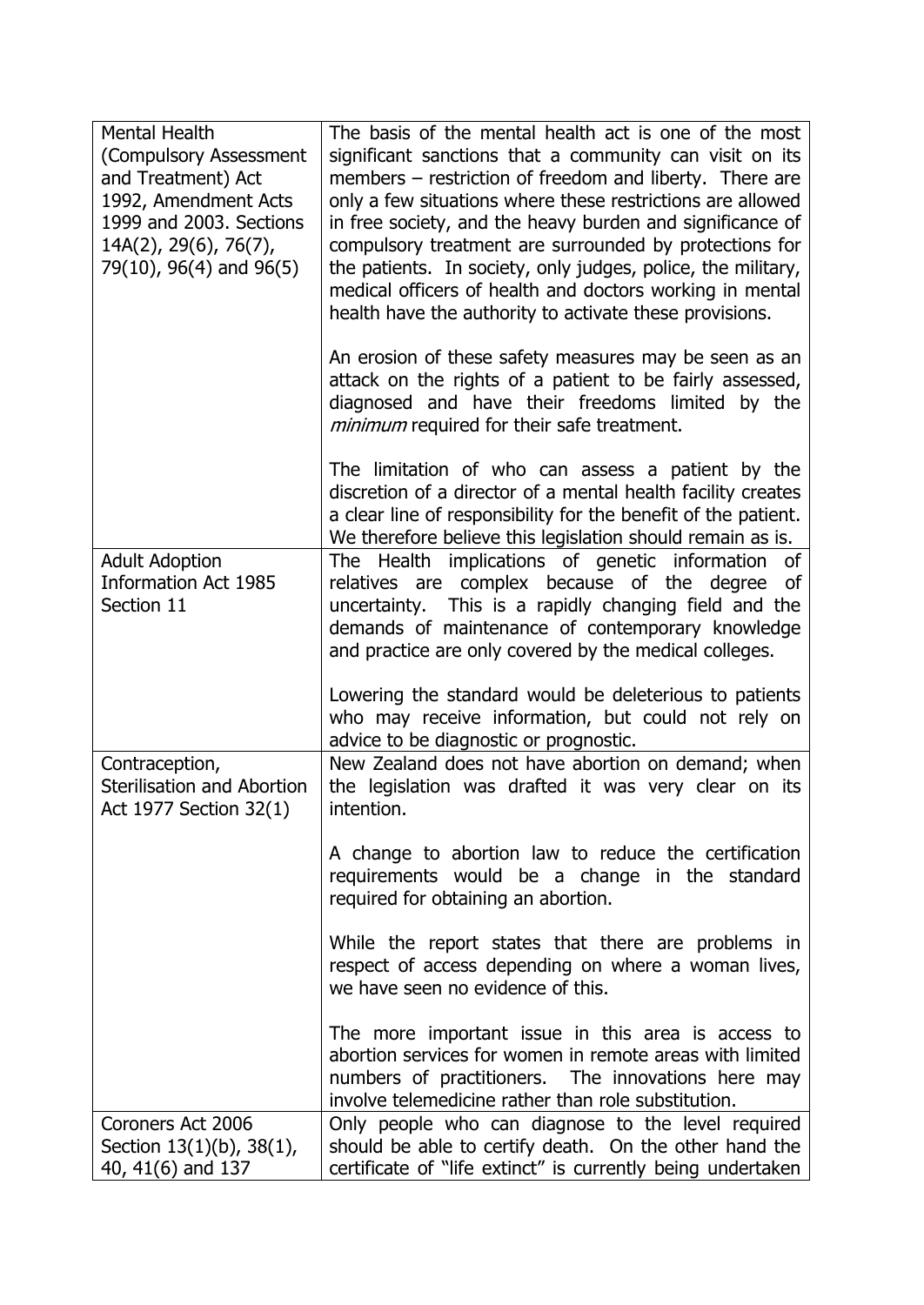|                                                                            | in rural areas by some EMTs and Nurses with an<br>extended scope and is reasonable.                                                                                                                                                                                                                                                                                                                                                                                                                   |
|----------------------------------------------------------------------------|-------------------------------------------------------------------------------------------------------------------------------------------------------------------------------------------------------------------------------------------------------------------------------------------------------------------------------------------------------------------------------------------------------------------------------------------------------------------------------------------------------|
|                                                                            | In terms of the limitations on who can attend a coroner's<br>post mortem we believe that medical students and<br>doctors in training should be able to attend under the<br>supervision of a pathologist. Also, the pathologist should<br>have a right to restrict to those who have a legal right, -<br>it is their professional working space and they have a<br>need and a right to control the environment for the<br>integrity of process.<br>It should be a requirement of a doctor to provide a |
|                                                                            | report.                                                                                                                                                                                                                                                                                                                                                                                                                                                                                               |
| <b>Coroners Regulations</b><br>1989<br>Section $4(1)$                      | We have no comment.                                                                                                                                                                                                                                                                                                                                                                                                                                                                                   |
| Crimes Act 1961<br>Section 312D                                            | This section is appropriate and should not be changed.                                                                                                                                                                                                                                                                                                                                                                                                                                                |
| Evidence Act 2006<br>Section 59                                            | This section is appropriate and should not be changed.<br>Communications with other health professionals have<br>different<br>implications, although<br>potentially<br>these<br>protections could be extended                                                                                                                                                                                                                                                                                         |
| <b>Family Proceedings Act</b><br>1980<br>Section 169                       | This section is appropriate and should not be changed as<br>communications then come under the protection of<br>relationship and<br>health<br>professional<br>information<br>protection                                                                                                                                                                                                                                                                                                               |
| Human Assisted<br>Reproductive Technology<br><b>Act 2004</b><br>Section 51 | Time constraints have meant we are unable to provide<br>feedback on this.                                                                                                                                                                                                                                                                                                                                                                                                                             |
| Judicature Act 1908<br>Section 100                                         | This section is appropriate and should not be changed. If<br>information is required and the standard is met then it<br>should only be a person with the ability to diagnose and<br>comprehensively report that a person should be ordered                                                                                                                                                                                                                                                            |
|                                                                            | to attend. The consultation would also come under the<br>protection of professional relationship so the freedom<br>that is compromised is protected to a degree.                                                                                                                                                                                                                                                                                                                                      |
| <b>Official Information Act</b><br>1982<br>Section $23(2A)(b)$             | This section is appropriate and should not be changed.<br>The protection here is for the patient. Any benefits of<br>changing the law would not be related to health care or<br>patient treatment but to a third party. Thus, removing<br>this would decrease patient protections.                                                                                                                                                                                                                    |
| Privacy Act 1993<br>Section $29(1)(c)$<br>Sentencing Act 2002              | This section is appropriate and should not be changed.<br>This section is appropriate and should not be changed.                                                                                                                                                                                                                                                                                                                                                                                      |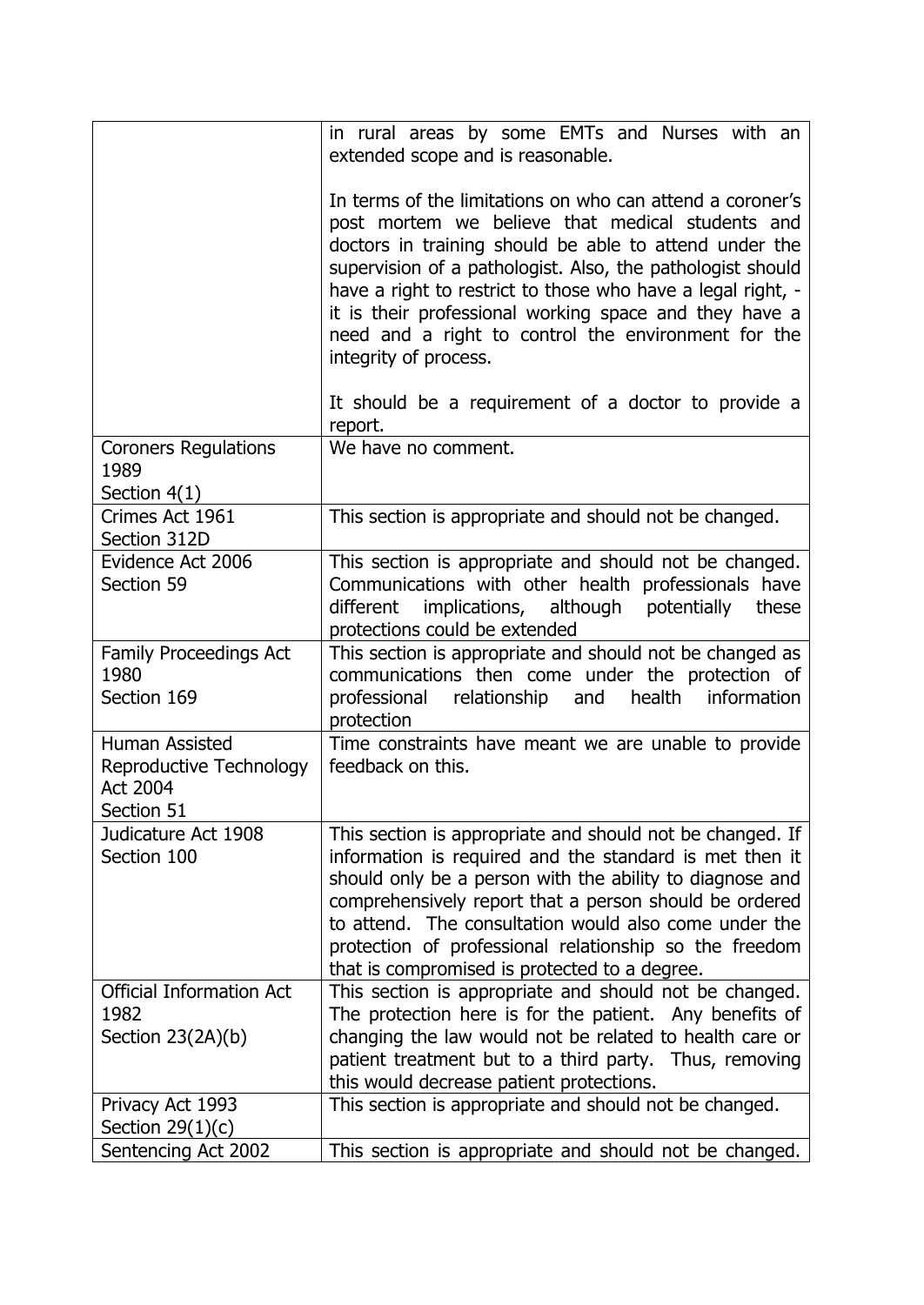| Section 66                       | In reality only the person who has made the diagnosis        |
|----------------------------------|--------------------------------------------------------------|
|                                  | can do this.                                                 |
| <b>Summary Proceedings</b>       | These sections are appropriate and should not be             |
| Act 1957                         | changed. Only the person who has made the diagnosis          |
| Sections $175(1)(a)$ and         | can do this.                                                 |
| 203(2)(i)                        |                                                              |
| Witnesses and                    | We have no comment.                                          |
| <b>Interpreters Fees</b>         |                                                              |
| Regulations 1974                 |                                                              |
| Schedule Clause 8                |                                                              |
| Holidays Act 2003                | As has been noted in regard to other legislation, only the   |
| Section 68                       | person who has made the diagnosis can do this. For the       |
|                                  | most part this should be a registered medical practitioner   |
|                                  | however<br>arguable<br>we<br>can<br>see<br>an<br>case<br>for |
|                                  | physiotherapists to be able to do this in respect of soft    |
|                                  | tissue injuries.                                             |
| Injury Prevention,               | These sections are appropriate and should not be             |
| Compensation and                 | Only the person who has diagnosed can<br>changed.            |
| Insurance Act 2001               | undertake this task. It does not limit the use of            |
| Schedule 1, Pt 1, cl 7 and       | supplementary information from others and allows the         |
| $cl$ 13                          | doctor to be a patient advocate.                             |
| <b>Immigration Regulations</b>   | These sections are appropriate and should not be             |
| 1999                             | changed. It raises the same issues discussed above in        |
| Sections $3A(4)$ , $4(2)(c)$ ,   | respect of all compulsory examinations.                      |
| $6(2)(c)$ , 7(2)(c), 10(2)(c),   |                                                              |
| $13(2)(b)$ and $15(2)(b)$        |                                                              |
| <b>Labour Relations</b>          | This form is appropriate and should not be changed. It       |
| Regulations 1987                 | allows for the collection of epidemiological data, and       |
| Form 25                          | therefore the protection of workers. It prevents worker      |
|                                  | exploitation.                                                |
| Parental Leave and               | These sections are appropriate and should not be             |
| <b>Employment Protection</b>     | changed.                                                     |
| Act 1987                         |                                                              |
| Sections 2,8A(1)(a), 9,          |                                                              |
| $12,30,31$ and $45(2)$           |                                                              |
| Health and safety in             | These sections are appropriate and should not be             |
| <b>Employment Act 1992</b>       | changed. It raises the same issues discussed above in        |
| Sections 34-38                   | respect of all compulsory examinations.                      |
| Children, Young Persons          | These sections are appropriate and should not be             |
| and their Families Act           | changed. It raises the same issues discussed above in        |
| 1989                             | respect of all compulsory examinations.                      |
| Sections 12 and 14,              |                                                              |
| $47(2)(d)$ , $49(1)$ , $50(1)$ , |                                                              |
| $51,52(1),53(2)$ and $(3),$      |                                                              |
| $55(1)$ , 56, 57, 96(1)(b),      |                                                              |
| $178(1), 179(1)-(3), 196$        |                                                              |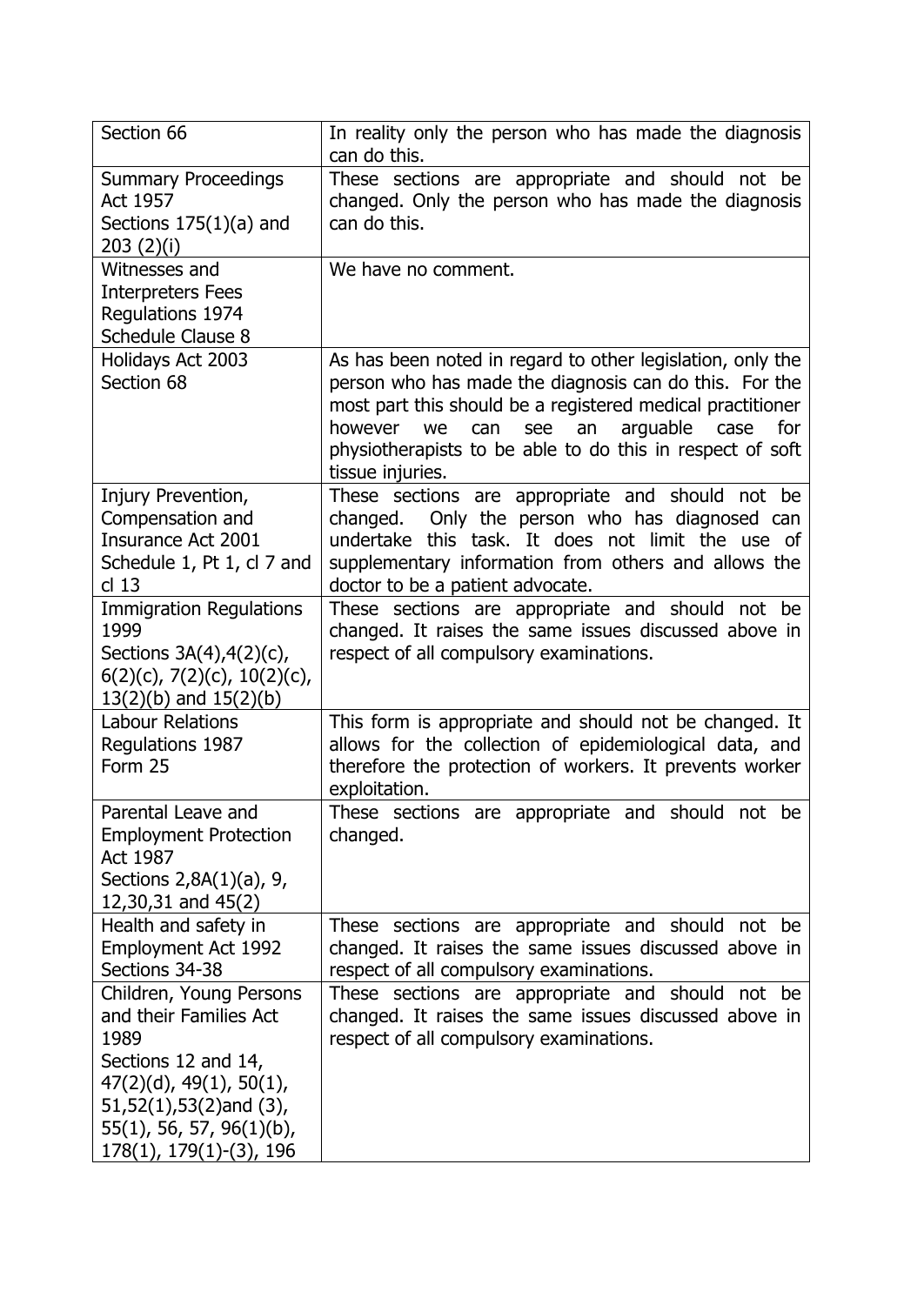| and $306(1)(d)$                  |                                                            |
|----------------------------------|------------------------------------------------------------|
| Children, Young Persons          | Children in care have the right to medical treatment. It   |
| and their Families               | is appropriate that this should be a registered medical    |
| (Residential Care)               | practitioner as it provides an independent person who      |
| Regulations 1996 and             | has the child's welfare paramount.                         |
| 1989                             |                                                            |
| Regs $10(1)(e)$ , 53(2)(f),      |                                                            |
| 56(2)(g) and Schedule 1          |                                                            |
| Form 2                           |                                                            |
| Social Security Act 1964         | We do not have enough information to comment fully. If     |
| Section 27G(3), 39C,             | a sickness benefit is to be provided then a diagnosis will |
| 44(1) and 2, 54B, 60FD,          | be required and a registered medical practitioner is the   |
| and $69C(3)$                     | best trained professional to undertake this.               |
| Social Security (Childcare       | Likewise we do not have sufficient information to          |
| Assistance) Regulations          | comment fully on child related subsidies, but where a      |
| 2004                             | diagnosis of the child's illness is required then it is    |
| Regs $16(b)$ and $22A(b)$        | appropriate that this be undertaken by a registered        |
|                                  | medical practitioner.                                      |
| Social Workers                   | These sections are appropriate and should not be           |
| Registration Act 2003            | changed. It raises the same issues discussed above in      |
| Sections $55(1)$ , $56(1)$ and   | respect of all compulsory examinations.                    |
| $(2), 57(2)$ and $84(2)(b)$      |                                                            |
| <b>Births Deaths and</b>         | These sections are appropriate and should not be           |
| Marriages Registration           | changed. The issues in regard to death certificates are    |
| Act 1995 and Regulations         | covered in the comments relating to cremation and          |
| 1995                             | coroners above.                                            |
| Sections 4,37,38, 40,41          |                                                            |
| and Reg $7(1)(a)(xiv)$           |                                                            |
| Fire Service Act 1975            | These sections are appropriate and should<br>not be        |
| Section 72 and $92(2)(da)$       | changed. It raises the same issues discussed above in      |
|                                  | respect of all compulsory examinations.                    |
| <b>Local Government Official</b> | This section would seem to be consistent with the          |
| Information and                  | principle of beneficence and is consistent with usual      |
| Meetings Act 1987                | practice.                                                  |
| Section $22(1A)(b)$              |                                                            |
| Civil Aviation Act 1990          | This section is appropriate and should not be changed. It  |
| Section 27C                      | raises the same issues discussed above in respect of all   |
|                                  | compulsory examinations.                                   |
| Land Transport Act 1998          | Most of these sections are included to protect the public  |
| Section 18, 56(1)(d),            | and are appropriate. It raises the same issues discussed   |
| 86(1), 89(2)(f) and 154          | above in respect of all compulsory examinations.           |
| Land transport (Driver           | This regulation is appropriate and should not be           |
| Licensing and Driver             | changed.                                                   |
| <b>Testing Fees)</b>             |                                                            |
| Regulations 1999                 |                                                            |
|                                  |                                                            |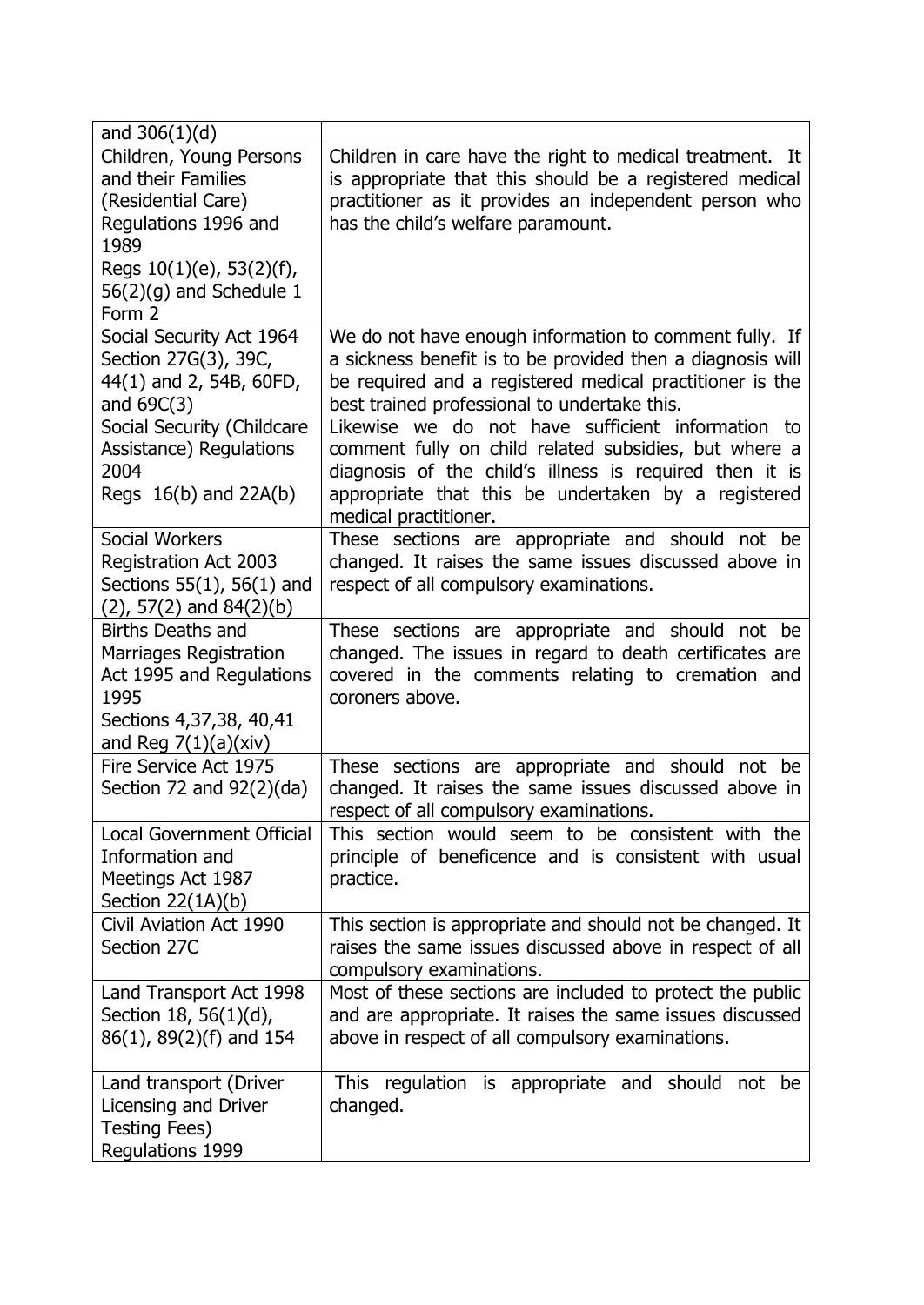| <b>Reg 17</b>                                                                                                                                                                              |                                                                                                                                                                                                                                                                                                                                                                                                          |
|--------------------------------------------------------------------------------------------------------------------------------------------------------------------------------------------|----------------------------------------------------------------------------------------------------------------------------------------------------------------------------------------------------------------------------------------------------------------------------------------------------------------------------------------------------------------------------------------------------------|
| Land transport (driver<br>Licensing) Rule 1999<br>Rules 39(1), 40(1), 42, 44,<br>44A, 44B(2), 77(1)<br>and(2), 78, 79, 80(1),<br>$82(1)(d)$ , 114(1)(c) and<br>$(2)$ and $115$             | We do not have sufficient information to comment fully,<br>but if there are different requirements for different<br>licenses then it would<br>seem reasonable<br>that<br>a<br>diagnostician (Doctor) does this.                                                                                                                                                                                          |
| Land Transport (Road<br>User) Rule 2004<br><b>Rule 7.11</b>                                                                                                                                | This Rule is appropriate and should not be changed.-<br>only medically required exemptions would be covered                                                                                                                                                                                                                                                                                              |
| Railways Act 2005<br>Section 53                                                                                                                                                            | This section is appropriate and should not be changed.                                                                                                                                                                                                                                                                                                                                                   |
| <b>New Zealand Railways</b><br>Corporation (Staff)<br>Regulations 1982<br>Sections 12, 13 and 78                                                                                           | These sections are appropriate and should not be<br>changed. It raises the same issues discussed above in<br>respect of all compulsory examinations.                                                                                                                                                                                                                                                     |
| Engine drivers'<br><b>Examination Regulations</b><br>1952<br>Section $20(1)$ and $(3)$                                                                                                     | This section is appropriate and should not be changed. It<br>raises the same issues discussed above in respect of all<br>compulsory examinations.                                                                                                                                                                                                                                                        |
| Tram drivers' Regulations<br>1947<br>Sections 4 and 7                                                                                                                                      | These sections are appropriate and should<br>not be<br>changed. It raises the same issues discussed above in<br>respect of all compulsory examinations.                                                                                                                                                                                                                                                  |
| <b>Veterinarians Act 2005</b><br>Sections 4, Part 3<br>heading, 37, 43(1)(a),<br>$43(1)(e)$ , $44(1)$ , $44(6)$<br>and $(7)(b)$ , Subpart 4<br>heading, 55 -58, $61(1)(d)$<br>and $(3)(i)$ | We do not have enough detail to be able to comment                                                                                                                                                                                                                                                                                                                                                       |
| <b>Education Act 1989</b><br>Section 19(4)                                                                                                                                                 | This section is appropriate and should not be changed.<br>Restriction of liberty or participation in society on health<br>grounds should not be taken lightly and should be<br>certified by the best qualified possible person. In remote<br>areas where a registered medical practitioner may not be<br>available this could be covered by nurses with an<br>advanced scope subject to standing orders. |
| <b>Education (Early</b><br>Childhood Centres)<br>Regulations 1998<br>Section 28(6)                                                                                                         | It would seem that, in rare circumstances this would<br>limit care. For example, should a very large centre exist<br>and employ a nurse practitioner at that centre, then the<br>might possibly be able to<br>"centre"<br>give<br>more<br>medications. The "family consent" issue<br>however is<br>significant.                                                                                          |
| <b>Education (Home Based</b><br>Care) Order 1992                                                                                                                                           | This is appropriate and should not be changed.                                                                                                                                                                                                                                                                                                                                                           |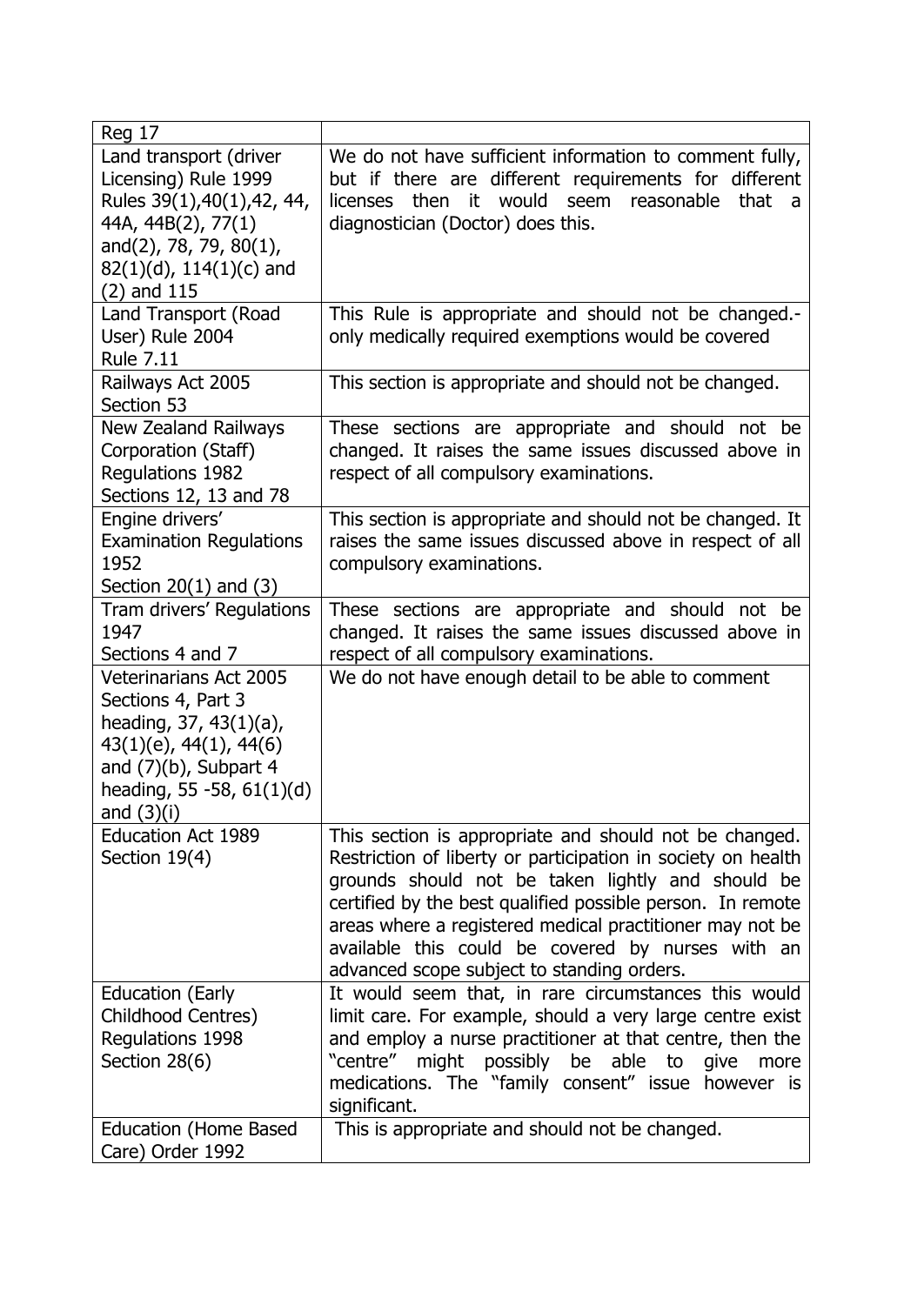| Schedule Pt 3, 5                                                                           |                                                                                                                                                                                                                                                                                                                                                                                                                                                                                 |
|--------------------------------------------------------------------------------------------|---------------------------------------------------------------------------------------------------------------------------------------------------------------------------------------------------------------------------------------------------------------------------------------------------------------------------------------------------------------------------------------------------------------------------------------------------------------------------------|
| Education (Hostels)<br>Regulations 1972<br>Reg 64(3)                                       | This regulation is appropriate and should not be<br>changed. Restriction of liberty or participation in society<br>on health grounds should not be taken lightly and should<br>be certified by a registered medical practitioner or nurse<br>with extended scope under standing orders.                                                                                                                                                                                         |
| <b>School Boarding</b><br><b>Bursaries Regulations</b><br>1972<br>Section $5(1)(c)$        | This section is appropriate and should not be changed as<br>it relates to diagnosis. While supplementary information<br>may be used, only a doctor should be able to synthesise<br>the requirement to reside at a different residence to be<br>able to achieve education "on health grounds". The<br>issues are access to public funds, certification that the<br>limitation extends from the health issue and that the<br>child is well enough to participate if they live in. |
| Government<br><b>Superannuation Fund</b><br>1956 Sections 36, 61K,<br>69, 71H, 88F and 88T | These sections are appropriate and should not be<br>changed. Alterations of social entitlements on the basis<br>of diagnosis are only changed if the diagnosis or<br>prognosis changes, these are medical assessments - the<br>consequences are social, but the assessment is medical.                                                                                                                                                                                          |
| Government<br>superannuation Fund<br>Regulations 1995<br>Reg 5                             | As above                                                                                                                                                                                                                                                                                                                                                                                                                                                                        |
| <b>War Pensions</b><br>Regulations 1956<br>Regs 35(2) and 42                               | These sections are appropriate and should<br>not be<br>changed.                                                                                                                                                                                                                                                                                                                                                                                                                 |
| <b>Maori Community</b><br>Development Act 1962<br>Section 33                               | This seems to be an odd piece of legislation and we are<br>unsure of its background.                                                                                                                                                                                                                                                                                                                                                                                            |
| State Sector Act 1988<br>Section 82                                                        | This section is appropriate and should not be changed.<br>These are critical governance roles and relate to public<br>safety in an indirect way. This is not a compulsory<br>examination, and the applicant could decline.<br>It does<br>not seem unreasonable that if an exam is required then<br>the standards of medicine are applied.                                                                                                                                       |
| Alcoholism and Drug<br><b>Addiction Act et al</b>                                          | Current review $-$ no other comment                                                                                                                                                                                                                                                                                                                                                                                                                                             |
| <b>Health Practitioners</b><br>Competence Assurance<br><b>Act 2003</b>                     | Current review $-$ no other comment                                                                                                                                                                                                                                                                                                                                                                                                                                             |
| Medicines Act 1981                                                                         | Current review $-$ no other comment                                                                                                                                                                                                                                                                                                                                                                                                                                             |
| Misuse of Drugs Act et al                                                                  | Current review $-$ no other comment                                                                                                                                                                                                                                                                                                                                                                                                                                             |

We are more than happy to discuss the above further with you should you wish.